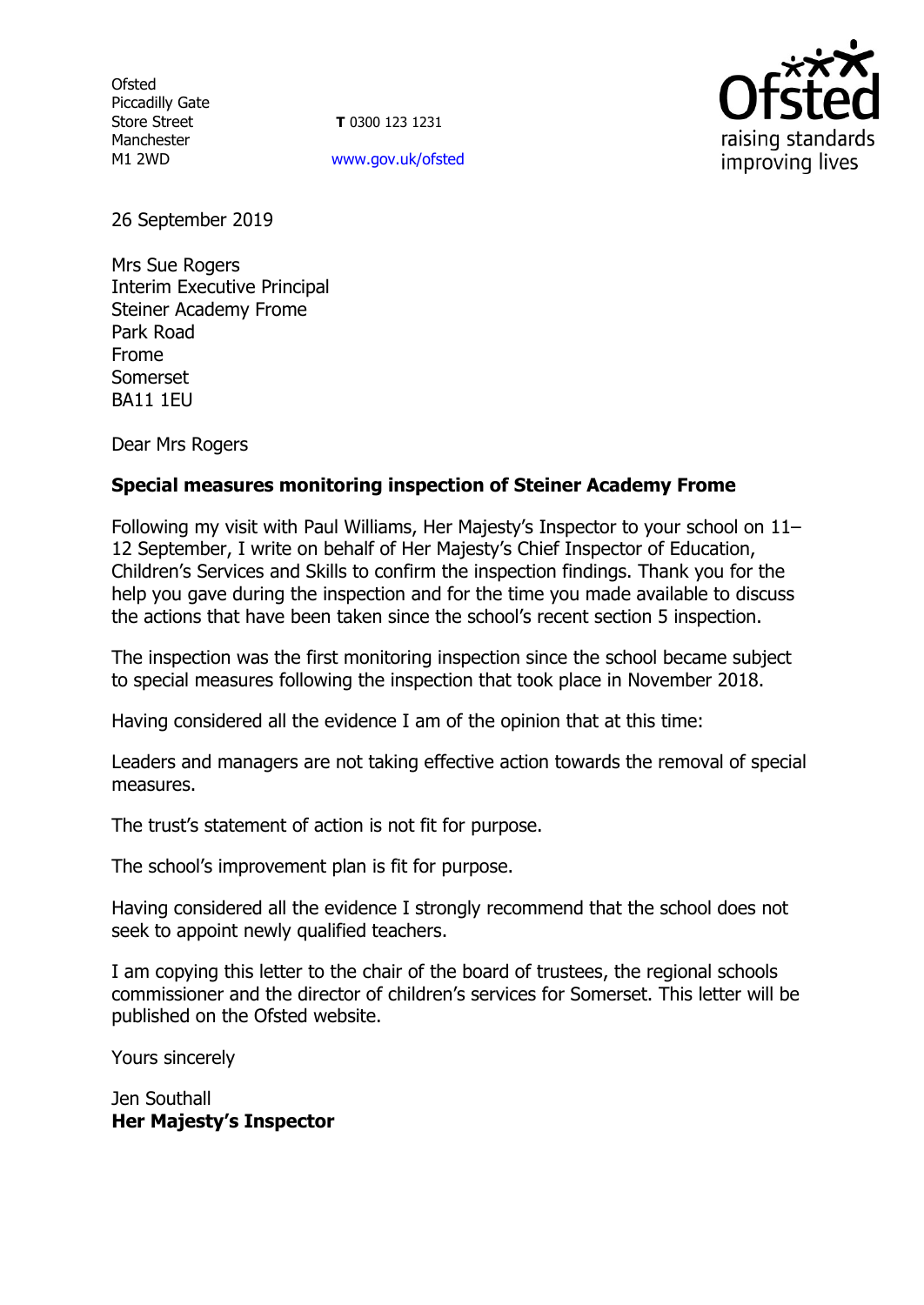

#### **Annex**

# **The areas for improvement identified during the inspection that took place in November 2018.**

# **What does the school need to do to improve further?**

■ Take immediate action to safeguard pupils by ensuring that:

- keeping pupils safe takes priority in all aspects of the school's work so that staff and parents feel able to raise concerns at any time
- records of child protection and the management of allegations are fit for purpose and enable effective oversight of this work
- systems and approaches to recruiting staff include all necessary suitability checks
- there is a clear code of conduct for staff behaviour
- staff receive and follow clear guidance about using physical restraint with pupils
- pupils are adequately supervised at all times.
- **IMPROVE LEADERSHIP and management by ensuring that:** 
	- senior leaders, middle leaders and governors understand their roles and responsibilities and fulfil them effectively
	- governors hold senior leaders to account rigorously
	- complaints are investigated thoroughly and fairly, and outcomes are communicated clearly to complainants and used to make improvements to the school
	- leaders check the impact of their work on pupils' safety, welfare and achievement
	- all pupils who have SEND receive effective support that enables them to make good progress
	- additional funding is spent appropriately and improves pupils' outcomes
	- the curriculum meets pupils' needs, enables them to achieve well and prepares them effectively for the future.
- Improve pupils' personal development, behaviour and welfare so that it is good, by ensuring that:
	- the behaviour policy is fit for purpose, sets out high expectations and clear, safe and proportionate sanctions, and is applied consistently across the school
	- low-level disruption in lessons is minimised
	- pupils of all ages learn how to keep themselves safe
	- secondary pupils receive effective careers information and guidance.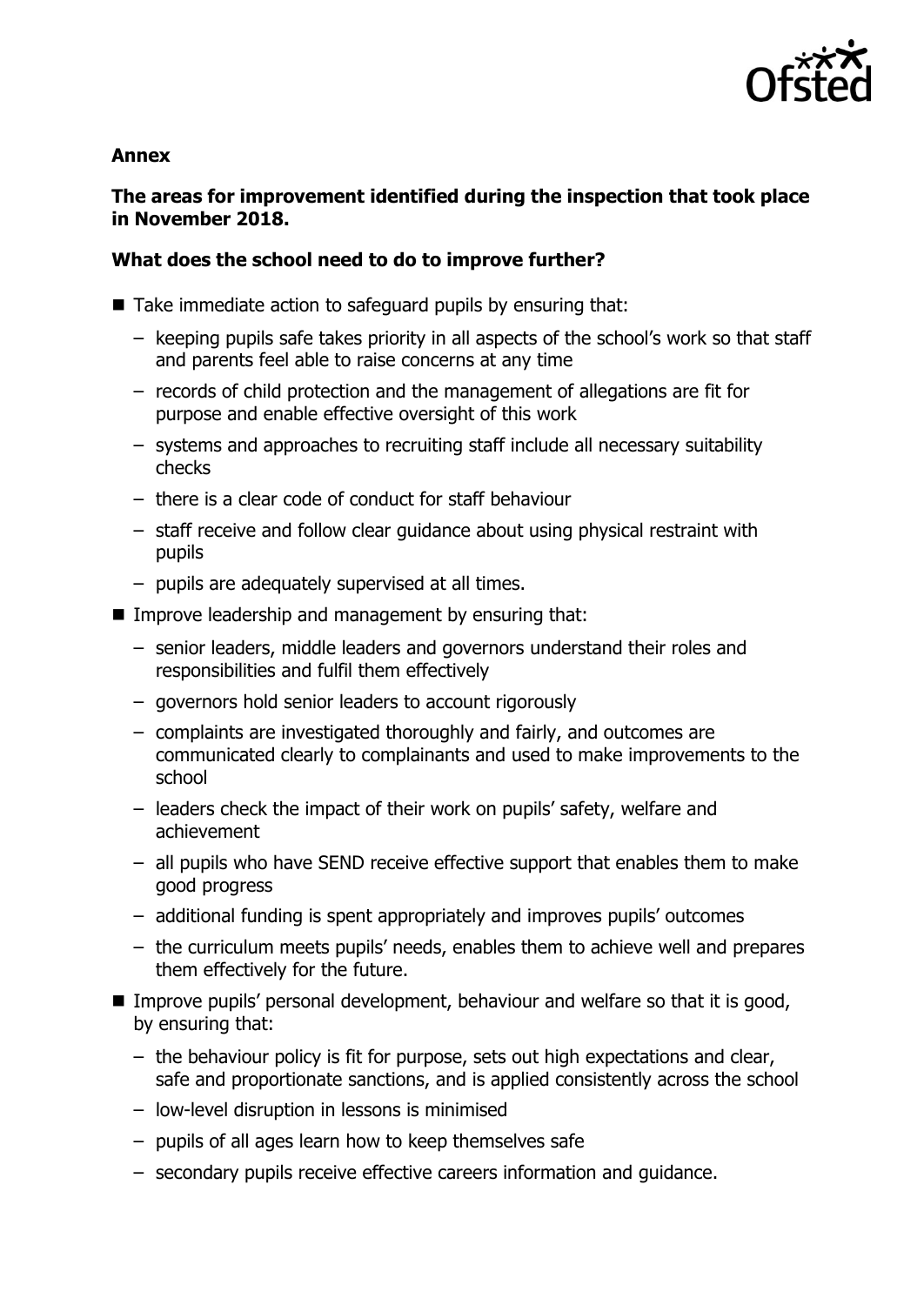

- **IMPROVE THEORY IMPLE 2015** Improve teaching, learning and assessment so that pupils' outcomes are good, by ensuring that:
	- staff have consistently high expectations for pupils' achievement and attitudes to learning
	- learning is suitably demanding for pupils of all abilities and builds on what they know and can do
	- teachers make use of effective questions and checks on pupils' learning during lessons to adjust and increase the impact of their teaching
	- teachers in the kindergarten enable children to develop their speaking and listening skills effectively.

An external review of governance should be undertaken in order to assess how this aspect of leadership and management may be improved.

An external review of the school's use of pupil premium should be undertaken to assess how the use of this funding may be improved.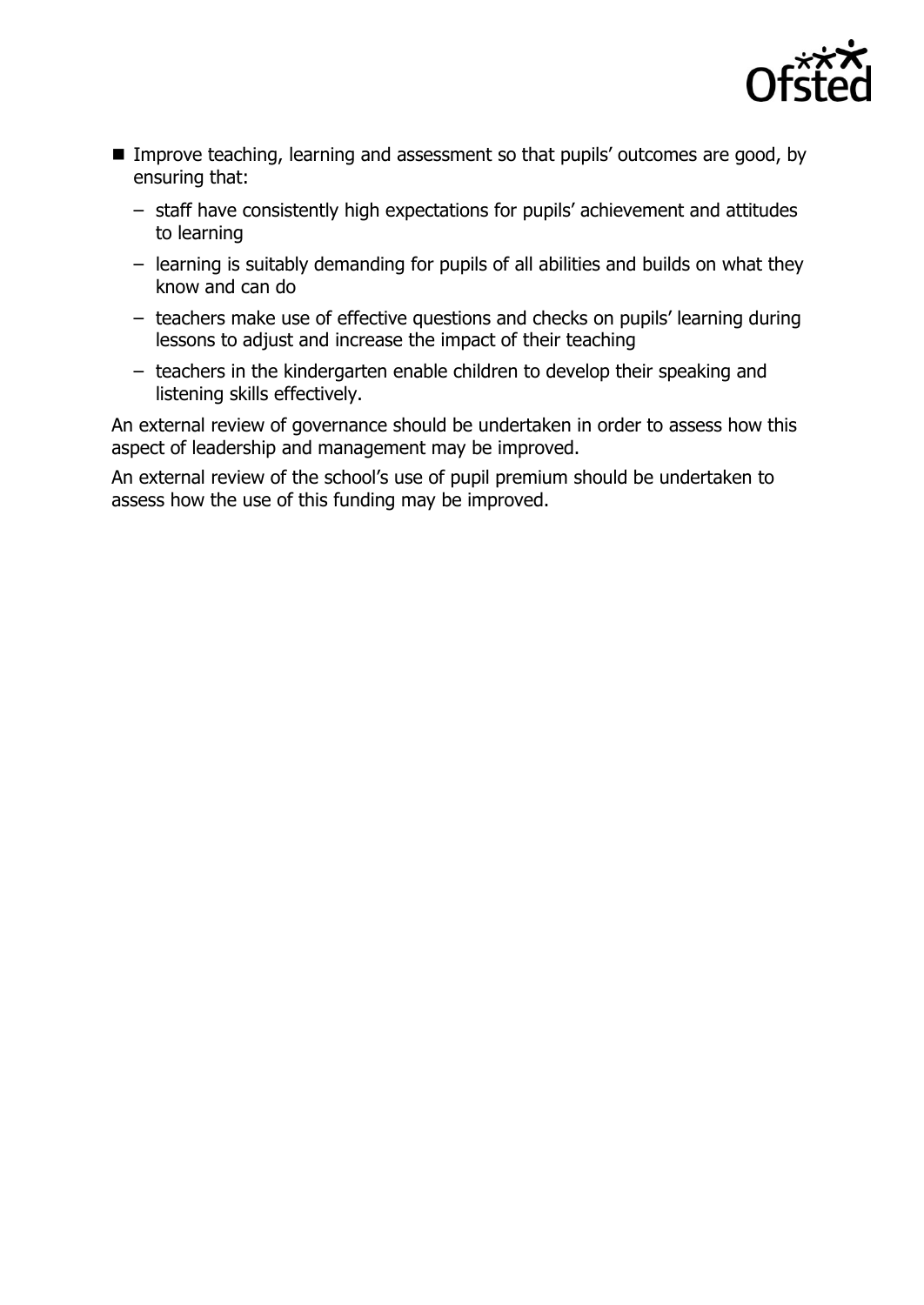

## **Report on the first monitoring inspection on 11 September 2019 to 12 September 2019**

## **Evidence**

Inspectors observed the school's work, scrutinised documents and met with the interim executive principal, trustees, staff, groups of pupils and parents.

Inspectors visited lessons accompanied by leaders and scrutinised pupils' work across a range of subjects and year groups. lnspectors observed pupils' behaviour during lessons and at social times.

## **Context**

There has been significant turbulence in the staffing and leadership of the school, including governance, since the school was deemed to require special measures in November 2018. At the time of this visit, a new interim executive principal had been in post for five days. She will be working at the school two days a week. There are 17 new members of staff and a new chair of trustees.

The school is seeking a new academy sponsor, but this rebrokering is yet to take place.

## **The progress made by the school in tackling the key areas for improvement identified at the section 5 inspection**

The curriculum is not ambitious enough and is not well planned. Pupils' experiences do not help them to achieve well. As a result, they are not well prepared for the next stage of their education, training or employment. They are not confident why they are carrying out the work they are doing in lessons and/or how it links with what they have done in the past. Too many pupils are unable to draw on previous learning in subjects to make the progress of which they are capable.

The interim executive principal has quickly identified the systemic weaknesses in the curriculum. But efforts to establish a well sequenced curriculum are at an extremely early stage and so teachers' expectations of what pupils are able to achieve remain too low.

Teachers are now receiving some curriculum guidance and training. But there is no systematic work to improve teachers' skills. Consequently, teachers do not have a secure understanding of the subjects they teach or how pupils learn. For example, pupils are not being taught phonics systematically. Reading books are not well matched to pupils' phonic knowledge. When pupils read, too many do not have the skills to help them to decode unknown words.

Leaders' work to improve the support for pupils who have special educational needs and/or disabilities (SEND) has been too slow. Changes in the leadership of this area of the schools work have impeded the quality of provision for these pupils. There is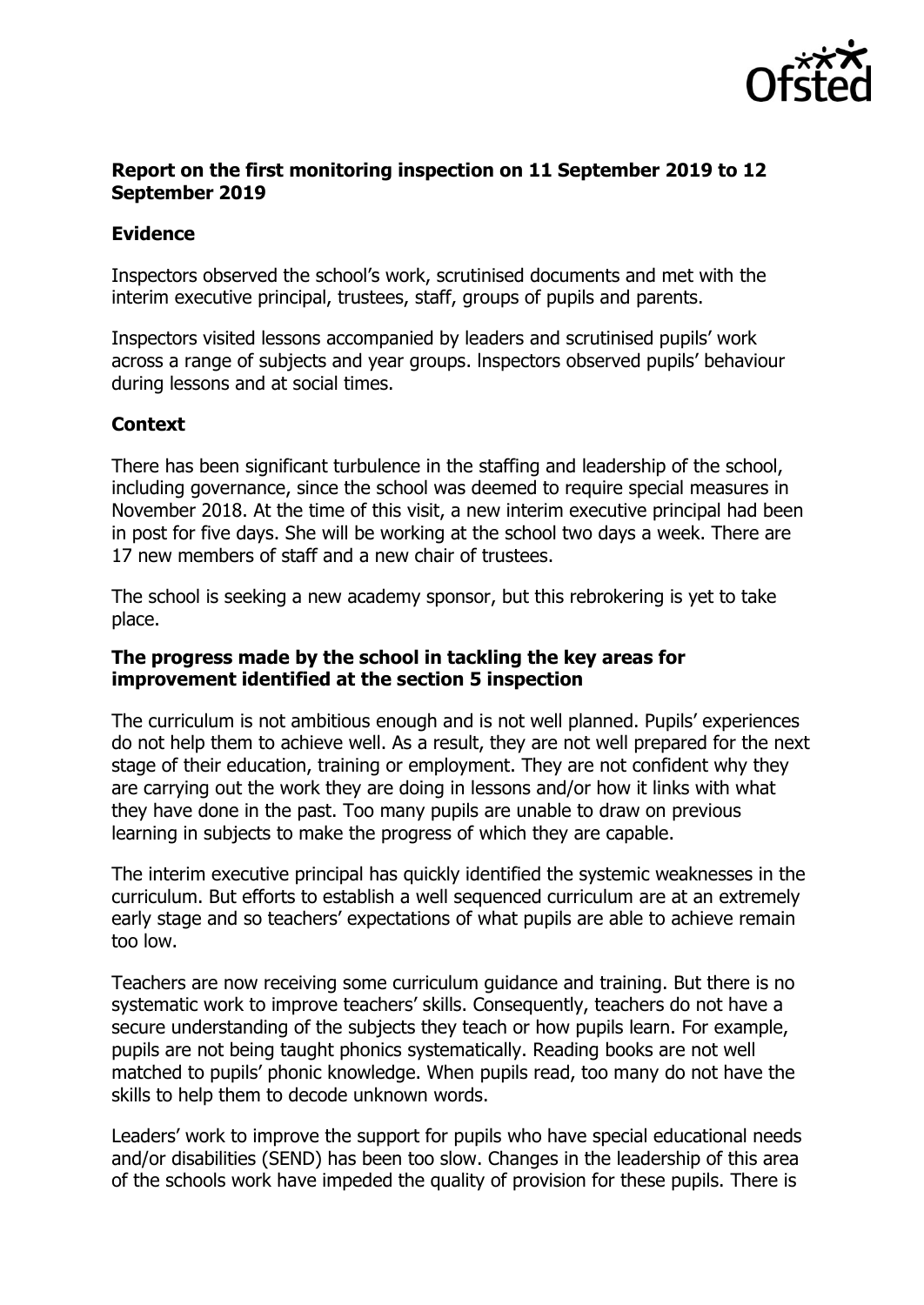

currently not the capacity in the school to ensure pupils who have SEND have highquality support. The interim executive principal is working to increase the number of staff with SEND expertise.

Children in the kindergarten are eager and ready to learn. Relationships between staff and children are strong. Children listen with enjoyment to the teachers. They are happy to join in with rhymes and stories. The renewed focus on developing childrens' speaking and listening skills is carefully woven through the curriculum. As a result, children are increasingly articulate. They can express views and explain with greater clarity what they are doing. For example, the youngest children could tell the inspectors how to make bread.

Careers education is not effective. Leaders do not give older pupils enough information to prepare them for future success in education, training or employment.

There has been improvement in pupils' behaviour since the previous inspection. The improvements in pupils' behaviour and attitude to learning are as a result of the revised behaviour policy. This policy clearly sets out the sanctions and rewards. It is understood by staff and pupils. Pupils are polite, courteous and well mannered and generally engage well with their teachers and their learning. While pupils say behaviour has improved and that bullying is now extremely rare some told inspectors that not all teachers ensure that pupils behave consistently well in lessons. Staff agree with this view.

While pupils speak favourably about their school and the kindness and support the teachers give them, this is not yet reflected in their attendance. Too many pupils do not attend regularly, and overall attendance remains well below the national average.

Pupils from the lower and middle school, in particular, remain uncertain about how best to keep themselves safe. Too many are not yet able to talk with confidence about how best to keep themselves as safe as possible.

#### **The effectiveness of leadership and management at the school**

Significant turbulence in leadership has had a detrimental impact on this school. The school has not been improving quickly enough to secure the necessary changes identified at the previous inspection.

The recently appointed interim executive principal has quickly established an appropriate timetable for improvement. There is now a clear leadership structure in place alongside an appropriate programme for staff development. While these actions represent a step change in securing the rapid improvement required, the recency of such actions mean that it is too early to show sufficient demonstrable impact.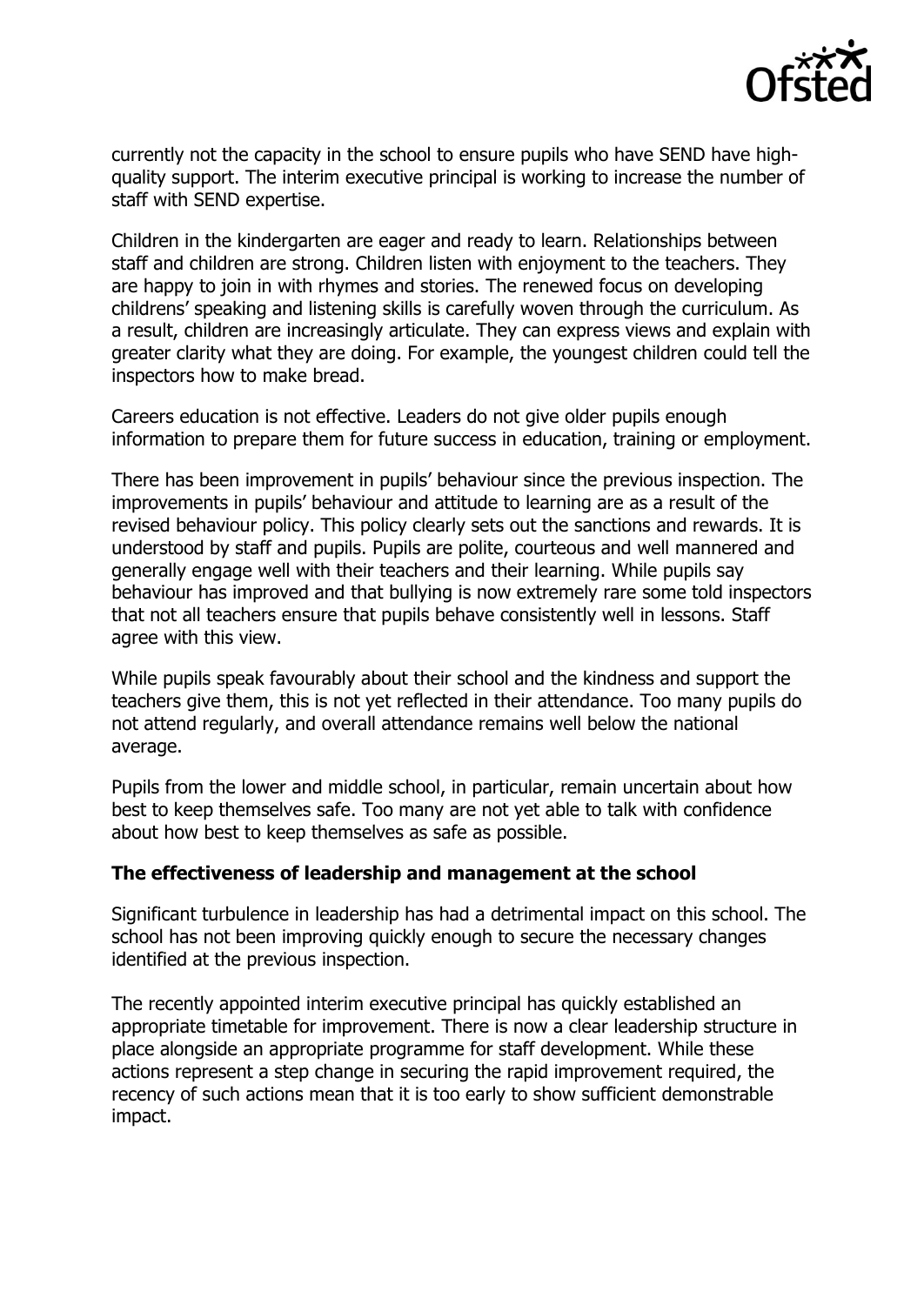

Leaders and governors were too slow to tackle the areas for improvement identified at the previous section 5 inspection. Consequently, too much time was lost and the school has not improved as it should have done during this time. Weak school improvement planning resulted in a quality improvement plan that was not fit for purpose, which significantly reduced leaders' ability to improve provision.

Until recently, governance of the school has been dysfunctional. As a result, school leaders were not held to account for the quality of education pupils receive and improvements lacked sufficient pace and/or rigour. Such disarray in governance and leadership led to confusion about who was responsible for the quality of education in the school. The recommendation by inspectors at the previous inspection to undertake an external review of governance did not happen.

Additional funding for disadvantaged pupils continues to be spent inappropriately. For example, funding has been allocated to the administration of the school and not for the pupils. The school was advised to undertake an external review of pupil premium. Leaders did not commission a review and disadvantaged pupils are still not receiving the additional support and guidance they need to achieve well.

Overall the culture of safeguarding is improving, but leaders recognise that there is still work to do to fully minimise risks to pupils and keep them safe. For example, although leaders ensure that safeguarding training for staff is in place, they do not routinely check the understanding of staff in all aspects of safeguarding. There is a clear code of conduct in place for staff behaviour and the management of allegations against staff has improved. Parents spoken to by inspectors are positive about the school and now feel able to raise concerns with leaders.

Improvements to systems to safeguard children have been made. The single central record meets statutory requirements. Systems and approaches to recruiting staff now include all necessary suitability checks. Documentation and record-keeping has been strengthened and child protection records are fit for purpose.

#### **Strengths in the school's approaches to securing improvement:**

- The newly appointed interim executive principal has significant experience and expertise in improving the quality of education. She has quickly gained the respect of the staff. She is driving improvements forward quickly.
- Staff are willing to engage with leaders to rapidly improve the quality of education in the school.
- Leaders are securing external support from providers who have a proven record of success in education.

#### **Weaknesses in the school's approaches to securing improvement:**

■ There remains uncertainty of the future direction of the school. The date has not been secured for when the school will be rebrokered.